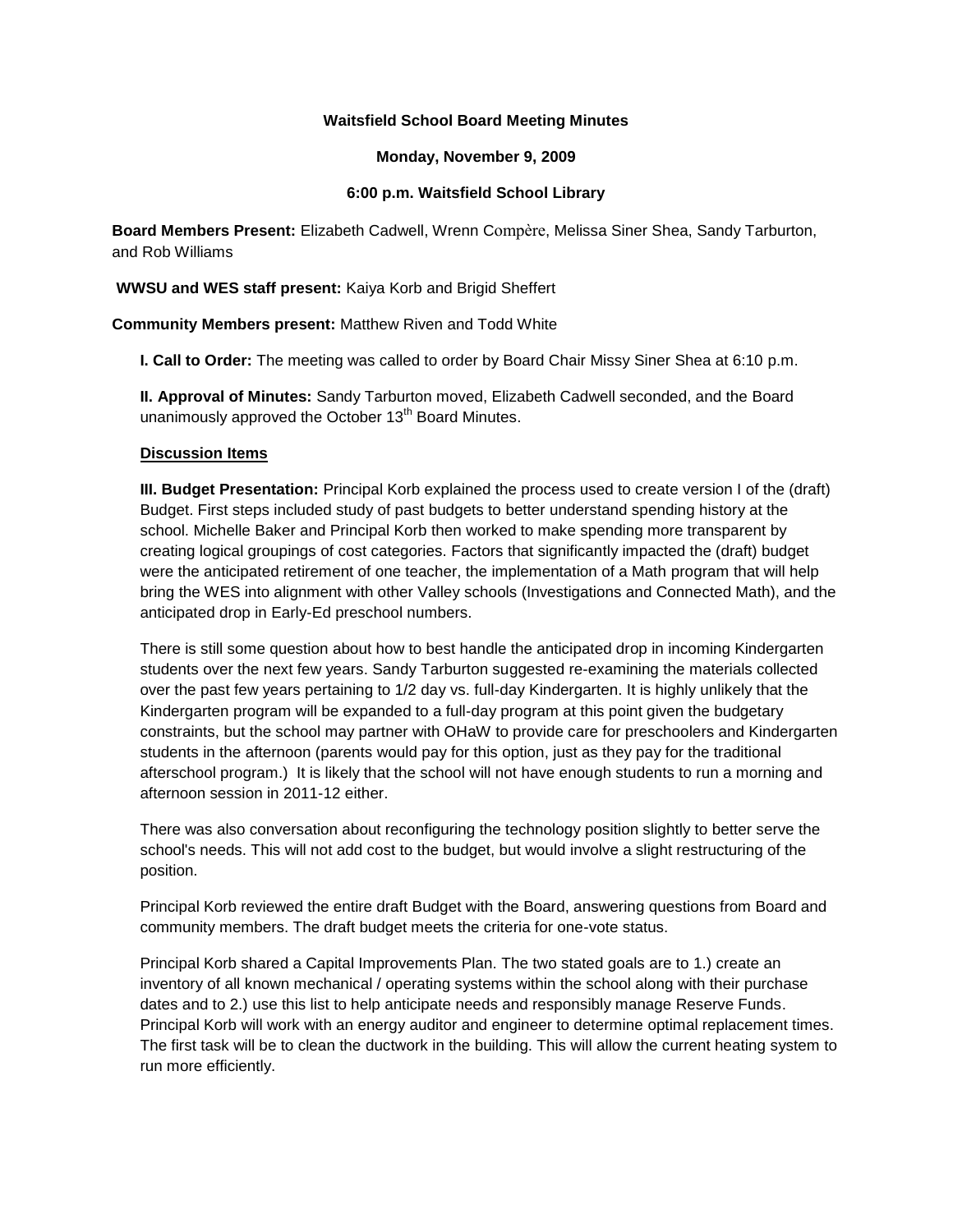## **Board Minutes Page 2**

**IV. Preparation for Appointment of New Board Member:** The Board expressed gratitude that two candidates quickly stepped up to the challenge of applying for the post and hopes to create a fair interviewing process by uniformly questioning all candidates. The Board brainstormed about traits useful in a Board Member. The list included these characteristics: objectivity, level-headedness, financial acumen, passionate about education, interest in the broader Washington West Supervisory Union, ability to meet time and other expectations (including participation on various committees), public speaking skills, someone who understands/appreciates the diversity of the constituency, sense of humor, collaborative nature, willingness to be a Public Official, and someone who provides balance to the present Board. Consideration of these optimal traits will help the Board create a lens through which to examine each candidate fairly.

Questions for the upcoming interview session were also presented:

- 1. Why do you want to be a Board Member?
- 2. Availability How much time are you prepared to commit?
- 3. What do you perceive to be the challenges of being a Board Member?
- 4. Related Interests What are your overlapping interests?
- 5. What does a Board Member do / not do in your estimation?

6. Case Study: You are confronted by a community member in the store about a controversial issue. What is your reaction?

7. Skills in Writing, Speaking, and Finance are all helpful to Board Members. Do you possess any of these skills and / or are you willing to develop skills in these areas?

### **Action Items:**

#### **V. Policy Reading and Adoption:**

Rob Williams moved to adopt **Policy F:1 / Student Conduct and Discipline**. Wrenn Compère seconded, and the policy was unanimously approved.

Policy **F:26 / Restrictive Behavior Intervention** was offered for a first reading. The policy will be considered and voted upon at the December Board meeting.

### **VI. Community Relations Sub-Committee**

Using the list generated at September's Community Relations meeting, Board Members chose the following topics as focus areas:

1. *Strengthen the presence of student work at Town Meeting* - Ensure that any video shown reflects key academic coursework as well as fun extra-curricular activities. Show taxpayers the full extent of the school's work. Consider asking classrooms to sponsor a "desert table" after lunch to show gratitude to town citizens as well as to encourage their attendance at the School portion of Town Meeting.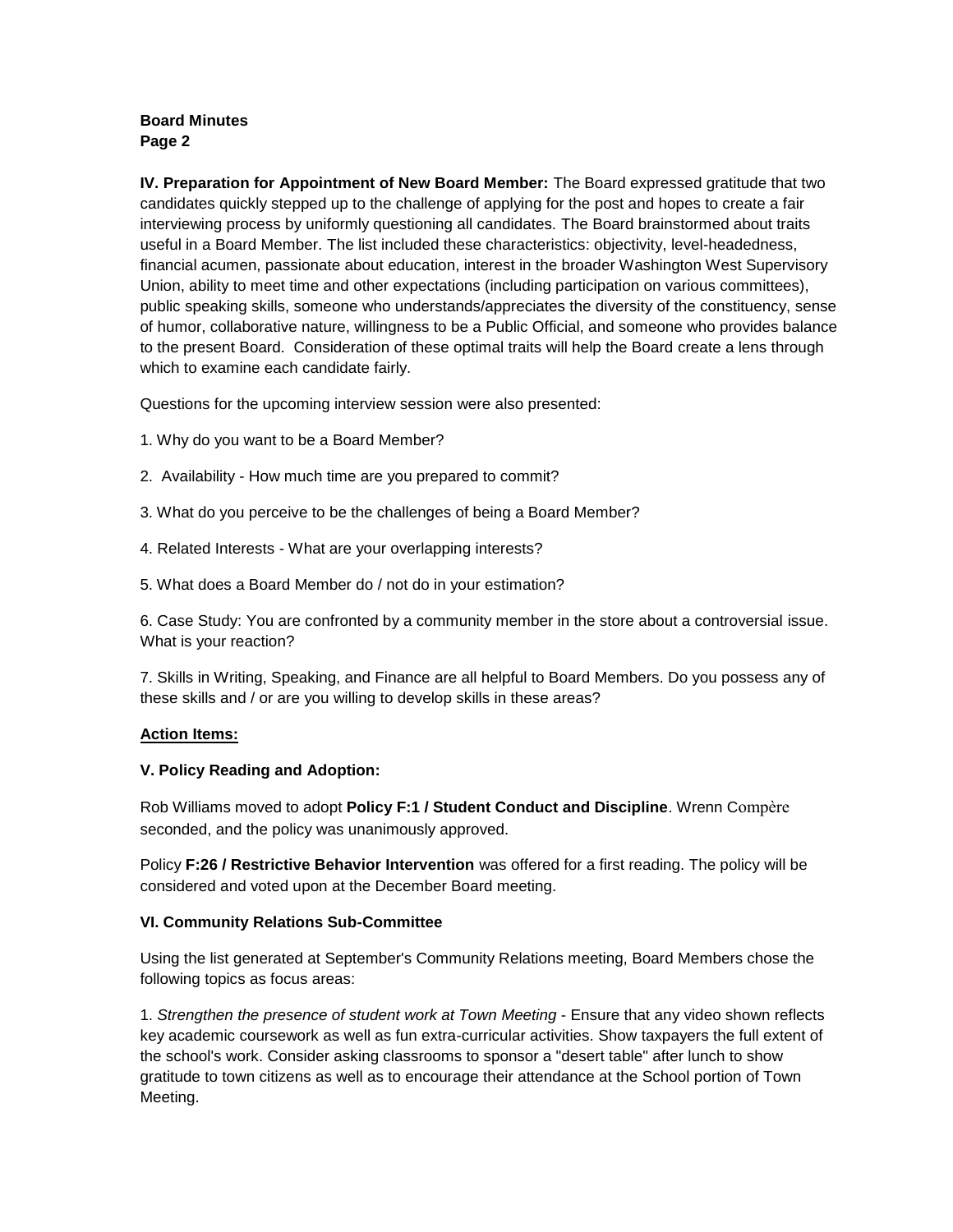# **Board Minutes Page 3**

2. *Focus on Energy Savings* - Interface with Town Officials and allow the school to become a pilot site for an alternative energy and/or efficiency program. This will involve undergoing an energy audit paid for by the Town. Principal Korb, Rob Williams, and Dennis Derryberry will continue to explore options in this realm and share them with the Board.

3. *Advisory Council* - Principal Korb has already formed an initial Advisory Council, which allows students to offer viewpoints regarding school-related projects/proposals to the principal. Positions will switch every trimester to allow all interested students to participate. This time around, the "fair cup system" was utilized to generate the first group of students.

4. *Website* - The Website is currently being updated and will provide a wonderful connection between school and community.

5. *Support teachers in community outreach work* - Teachers will use the same list that the Board was given to consider ways to connect with the broader community. The Board will listen to their ideas and offer support where appropriate.

**VII. Transportation:** Principal Korb requested a modification to the current routing for Bus 15. The suggested change will potentially increase ridership and result in children riding the bus for shorter periods of time. Elizabeth Cadwell motioned to approve this change, Wrenn Compère seconded, and the Board unanimously approved the new route design. Principal Korb will work with all involved to ensure a smooth transition.

**VIII. Resignation of the Board Chair / Appointment of new Board Chair:** Missy Siner Shea offered her official resignation from the Board. The Board thanked her for her 11+ years of service on the Board. Sandy Tarburton motioned to appoint Rob Williams as the new Chair; Wrenn Compère seconded, and all unanimously approved the decision. Welcome, Rob...!

**IX. Financial Report:** As the draft Budget review was so extensive this month, the regular November Financial Report will be discussed in December.

**X. Principal's Report:** Principal Korb provided a comprehensive overview of ongoing work via her "Principal's Report."

It was noted that phase I of the Flu Shot Clinic set up by the Vermont Department of Health was successful. Part II will occur at the WES on Monday, November 30th. Over eighty children were inoculated on November 2nd at GMVS through the combined clinic with WES.

Rob Williams noted that the Board might want to discuss the flu clinic event in depth after November 30th in an effort to determine what processes worked well for the school and which posed challenges. Principal Korb responded that she is most interested in providing feedback to the Vermont Department of Heath, and that a conversation with the Board may be helpful in formulating feedback.

**XI. Superintendent's Report:** Superintendent Sheffert provided an in-depth review of the work occurring at the district level. Strengths and weaknesses found at the middle and high school levels are being carefully examined to help inform instruction practices at the elementary level. Educational